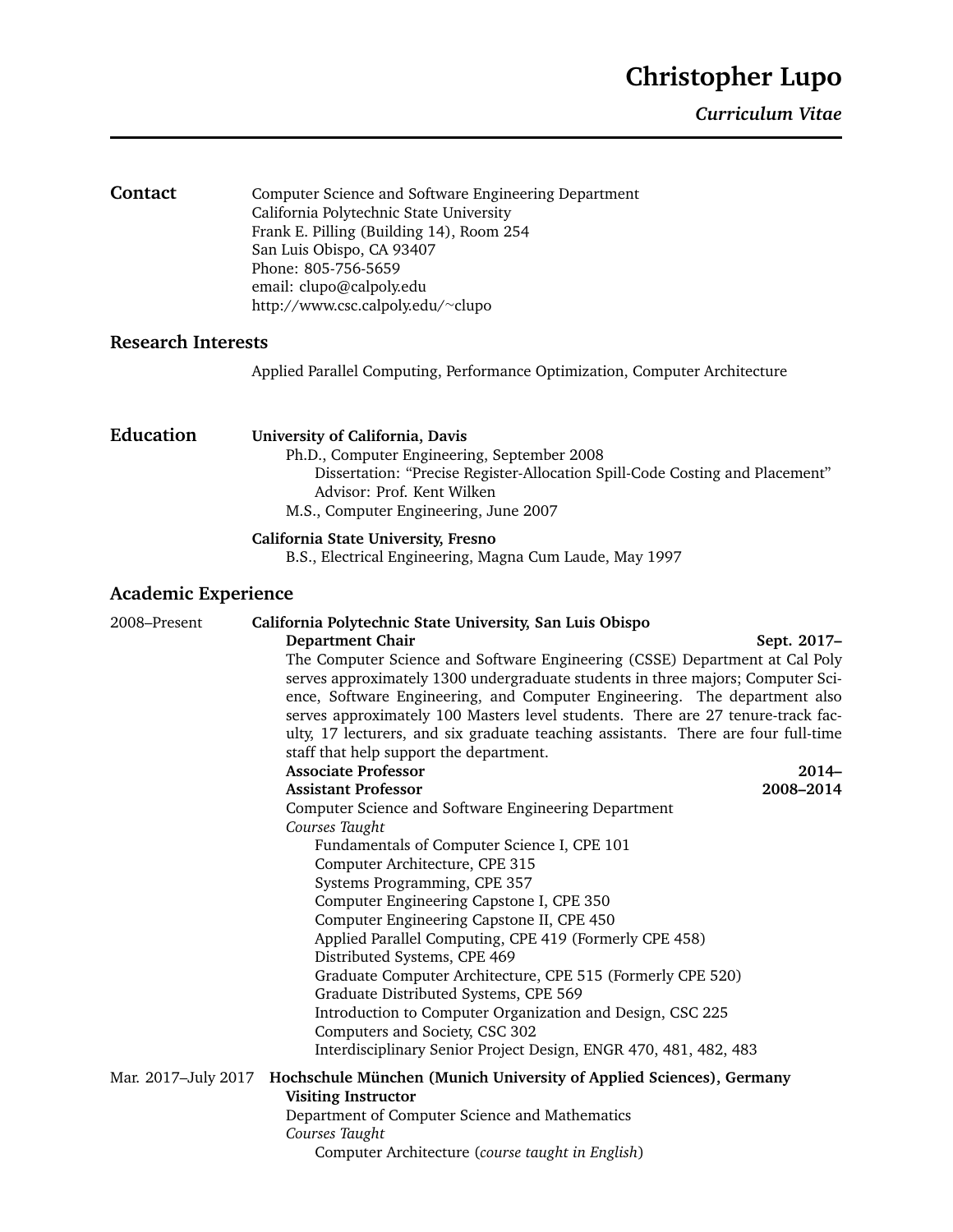# 1997–2008 **University of California, Davis**

#### **Associate Instructor positions**

Instructor of record. Responsible for all aspects of instruction. Designed and delivered syllabus, lectures, laboratory assignments, exams, homework, projects and grading. Held office hours, managed teaching assistants and readers, assigned final grades.

*Courses Taught*

Computer Architecture, EEC 170 Digital Systems I, EEC 180A Microcomputer-Based System Design, EEC 172 Computer Structure and Assembly Language, EEC 70

## **Teaching Assistant positions**

Assisted instructors with design of laboratory and homework assignments, led laboratory sessions, proctored exams, held office hours, assisted with grading.

Microcomputer-Based System Design, EEC 172

Parallel Computer Architecture, EEC 171

Computer Structure and Assembly Language, EEC 70

### **Teaching Assistant Consultant**, 2003–2004

Teaching Resources Center, UC Davis. Campus wide graduate fellowship position, mentored and consulted with other teaching assistants to help improve teaching effectiveness. Worked with teams to develop and deliver workshops and presentations on teaching topics and engaged in continuing professional development activities.

## **Research Experience**

| 2015-Present | <b>Massively Parallel Accelerated Computing</b><br>Lead in developing Cal Poly's Massively Parallel Accelerated Computing (MPAC) labo-<br>ratory. Cultivating relationships between domain experts and computer science faculty<br>and students to optimize software performance, with specific emphasis on accelera-<br>tors including NVIDIA GPUs and Intel Xeon systems. Performance engineering research<br>spans full system, from IO protocols and device selection to algorithm design and soft-<br>ware engineering. |
|--------------|------------------------------------------------------------------------------------------------------------------------------------------------------------------------------------------------------------------------------------------------------------------------------------------------------------------------------------------------------------------------------------------------------------------------------------------------------------------------------------------------------------------------------|
| 2010-Present | <b>Applied Parallel Computing</b><br>Working with students and faculty in a variety of disciplines on HPC applications that<br>benefit from parallel computing. Work includes computational modeling of scientific<br>codes and algorithms to increase performance and/or increase resolution and accuracy.                                                                                                                                                                                                                  |
| 2010-2013    | Hard Disk Workload Characterization<br>Working with students and faculty in the Computer Science and Electrical Engineering<br>departments at Cal Poly in conjunction with engineers at Western Digital Corporation to<br>characterize hard disk workloads in enterprise environments to improve performance,<br>reliability, and power efficiency of both the hard disk as well as the workload.                                                                                                                            |
| 2008-2011    | <b>Code Generation and Computer Architecture</b><br>Advised students on the design and implementation of algorithms to exploit instruction<br>level parallelism on architectures for server and mobile platforms. Students focus on<br>performance improvement, power consumption and code size.                                                                                                                                                                                                                             |
| 2000-2008    | <b>Doctoral Research</b><br>Investigated and developed algorithms to improve code quality for heuristic register<br>allocation that are sensitive to program structure, variable usage patterns, and compiler<br>and operating system register usage conventions. Code quality measured through spill<br>code reduction. Other metrics of interest include performance, code size, and power<br>consumption.                                                                                                                 |
| 1997-2000    | <b>Research Assistant</b><br>Performed development and design work on UC Davis's Optimal Register Allocator<br>(ORA), modeling the register allocation problem as a 0-1 integer linear programming<br>problem.                                                                                                                                                                                                                                                                                                               |
| Fall 1993    | <b>Undergraduate Research Semester</b>                                                                                                                                                                                                                                                                                                                                                                                                                                                                                       |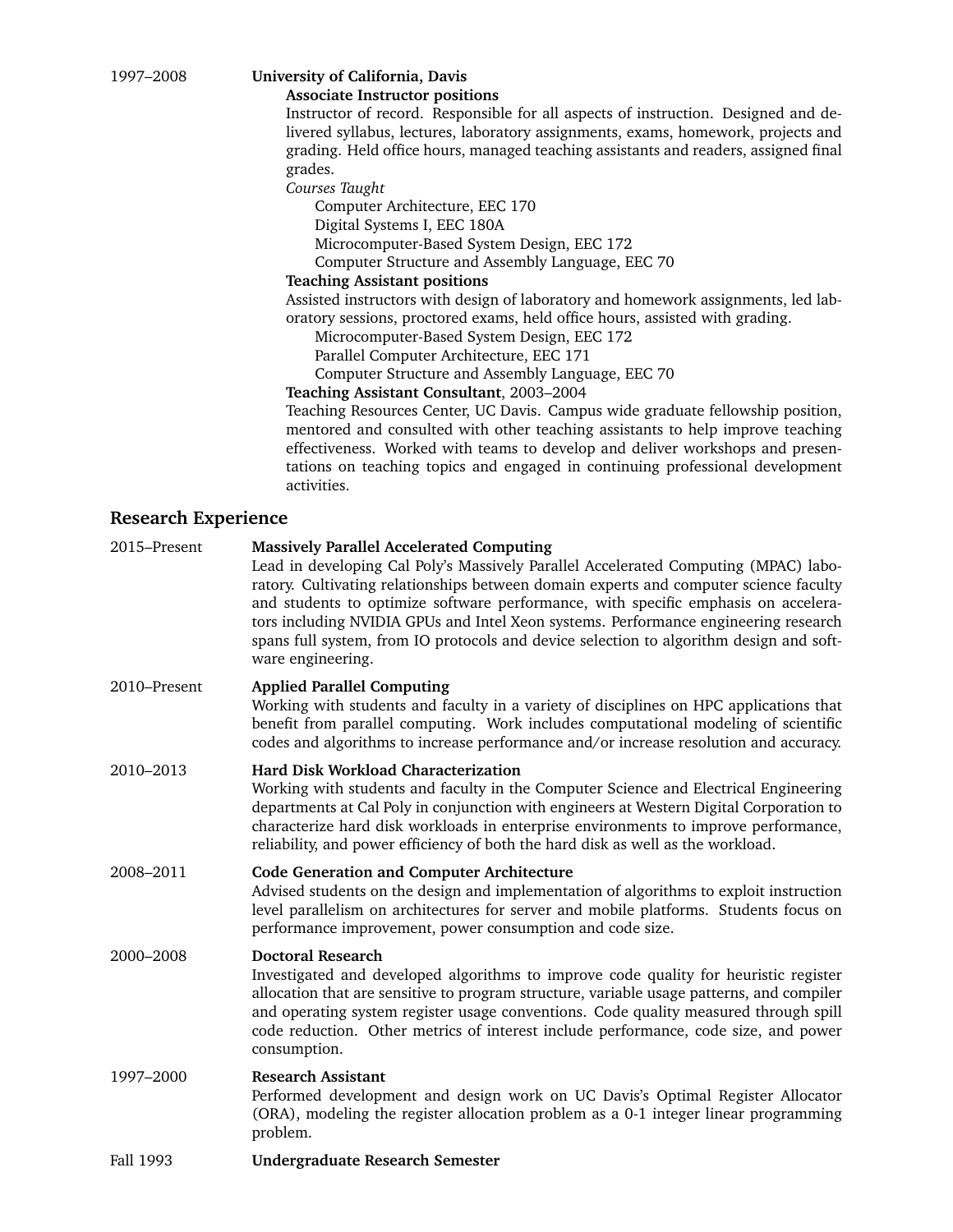Selected for a Science and Engineering Research Semester at Oak Ridge National Laboratory, Tennessee. Under the direction of Dr. Francois G. Pin.

# **Funding and Support**

| April 2017       | Silicon Mechanics - Equipment Gift<br>Research Cluster Grant for High-Performance Computing Research. PI Graham Doig. Co-<br>PIs: Chris Lupo, Maria Pantoja, Andrew Danowitz, Christopher Pascual, Amelia Greig.<br>\$130,000.                                                                                                                              |
|------------------|-------------------------------------------------------------------------------------------------------------------------------------------------------------------------------------------------------------------------------------------------------------------------------------------------------------------------------------------------------------|
| 2015-2016        | <b>Intel Corporation - Equipment Gift</b><br>Development of Massively Parallel Accelerated Computing (MPAC) Laboratory. PI C. Lupo.<br>Approx. value \$300,000.                                                                                                                                                                                             |
| September 2015   | Sandia National Laboratories, Livermore<br>Development of HPC Resilience Testbed and Capstone Course. PI C. Lupo. \$25,000.                                                                                                                                                                                                                                 |
| 2014-2015        | US Department of Agriculture, Agriculture and Food Research Initiative (AFRI)<br>Enhanced Bioinformatics to Implement Genomic Selection (E-BIGS). PI D. Garrick (Iowa<br>State). Co-Directors: J. Dekkers, J. Reecy, M. Rothschild, R. Fernando (Iowa State), C.<br>Lupo. \$89,000.                                                                         |
| October 2013     | US Department of Transportation, Research and Innovative Technology Adminis-<br>tration (RITA)<br>Improved Satellite and Geospatial Tools for Pipeline Operator Decision Support Systems.<br>PI J. Dunning (Cal Poly). Additional investigators: H. Assal, Z. Wood, A. Dekhtyar, C.<br>Lupo, C. Schuldt. 2014-2016. \$799,946 (Cal Poly portion \$250,000). |
| October 2013     | <b>Amazon AWS in Education</b><br>Coursework Grant Award. PI C. Lupo. \$3,400.                                                                                                                                                                                                                                                                              |
| September 2013   | <b>CPConnect</b><br>Supporting Interdisciplinary Distributed Systems Projects and Coursework with Raspberry<br>Pis. PI C. Lupo. co-PI A. Dekhtyar. 2013-2014. \$3,290.                                                                                                                                                                                      |
| June 2013        | <b>NVIDIA - Equipment Gift</b><br>CUDA Research Center Award. PI C. Lupo. \$4,000.                                                                                                                                                                                                                                                                          |
| June 2013        | <b>NVIDIA - Equipment Gift</b><br>CUDA Teaching Center Renewal Award. PI C. Lupo. \$15,000.                                                                                                                                                                                                                                                                 |
| Fall 2012        | <b>Extramural Funding Initiative (EFI) Award</b><br>High Performance Ocean Modeling Software Using Massively Parallel GPU Processors. PI C.<br>Lupo. 5 WTU Release Time.                                                                                                                                                                                    |
| June 2012        | <b>NVIDIA - Equipment Gift</b><br>CUDA Teaching Center Renewal Award. PI C. Lupo. \$10,000.                                                                                                                                                                                                                                                                 |
| June 2011        | <b>NVIDIA</b> - Equipment Gift<br>CUDA Teaching Center Renewal Award. PI C. Lupo. \$10,877.                                                                                                                                                                                                                                                                 |
| June 2010        | <b>NVIDIA - Unrestricted Gift</b><br>CUDA Teaching Center Award. PI C. Lupo. \$9820.                                                                                                                                                                                                                                                                        |
| January 2010     | Lockheed Martin - Unrestricted Gift<br>Optimized Code Generation for Reduced Energy Usage. PI C. Lupo. \$5,000.                                                                                                                                                                                                                                             |
| <b>July 2009</b> | Google - Google Research Awards<br>Mobile Application Development Course. Co-PIs D. Janzen, C. Lupo. \$20,000.                                                                                                                                                                                                                                              |
| June 2009        | Sun Microsystems - Academic Excellence Grant<br>Compiler Tuning for Power Efficiency. PI C. Lupo. \$11,900.                                                                                                                                                                                                                                                 |
| March 2009       | Google - Unrestricted gift<br>Equipment gift for Android mobile platform development. Co-PIs D. Janzen, C. Lupo.<br>\$9,600.                                                                                                                                                                                                                                |
| February 2009    | TemperatureAlert - Unrestricted gift<br>Equipment gift for temperature sensing and power measurement. PI C. Lupo. \$200.                                                                                                                                                                                                                                    |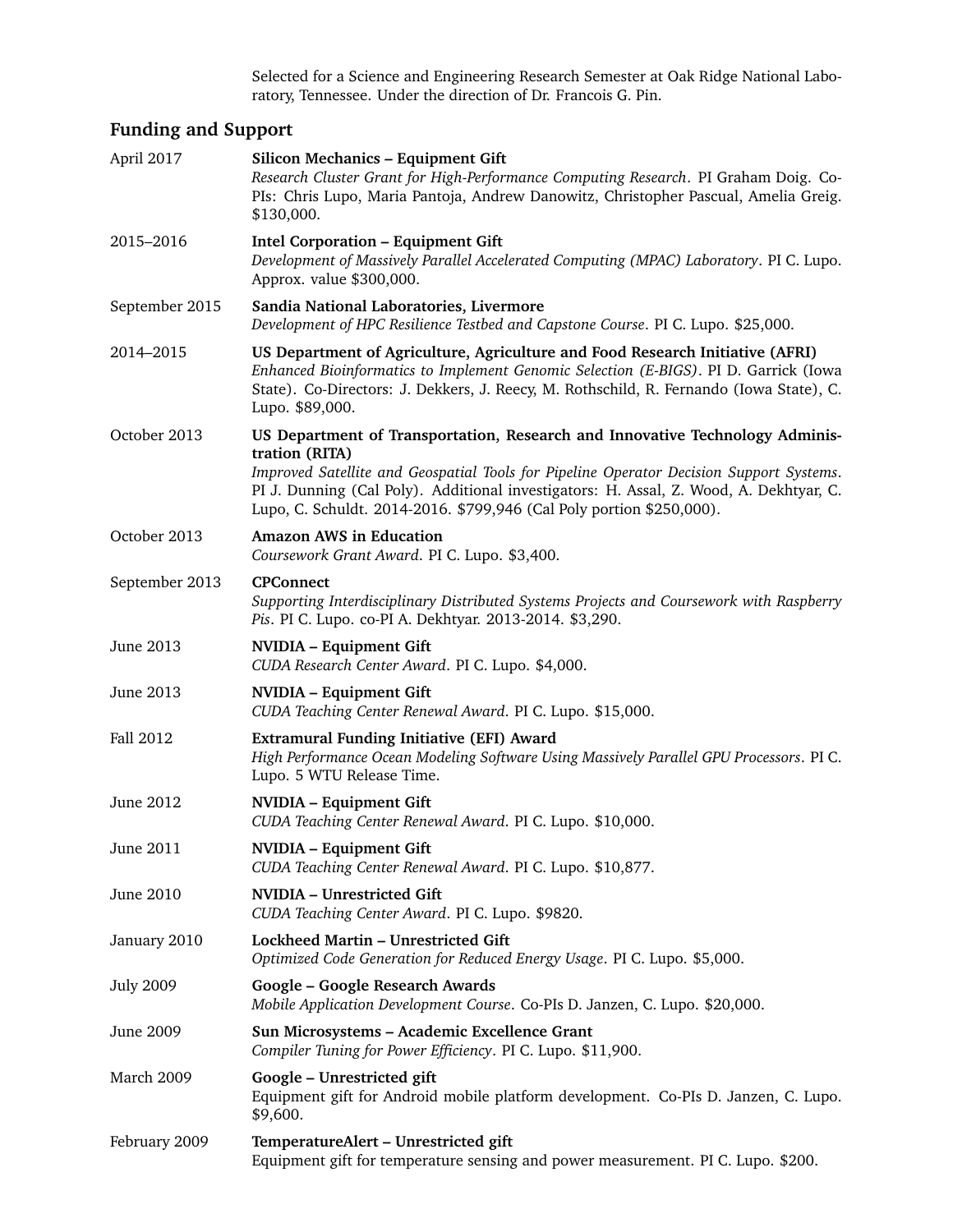## **Publications Conference Papers**

Andrew<sup>∗</sup> Adriance, Maria Pantoja, and **Chris Lupo**. Acceleration of hydrology simulations using DHSVM for multi-thousand runs and uncertainty assessment. In *Proceedings of the 5th Latin American Conference of High Performance Computing, CARLA 2018, Bucaramanga Colombia*. Springer International Publishing, 2018.

**Chris Lupo**, Maria Pantoja, and Andrew Adriance<sup>∗</sup> . Estudio de aceleracion de simula- ´ ciones para la industria agraria (a study in accelerating simulations for the agricultural industry). In *Proceedings of the First Congreso Acad´emico Tecnologico Agropecuario (Aca- ´ demic Agricultural Technology Conference), Osorno Chile*. La Universidad Tecnologica de ´ Chile INACAP, 2018.

Ivan Pachev<sup>∗</sup> and **Chris Lupo**. GPUMap: A transparently GPU-accelerated Python map function. In *Proceedings of the 7th Workshop on Python for High-Performance and Scientific Computing*, PyHPC'17, pages 6:1–6:10, New York, NY, USA, 2017. ACM.

**Chris Lupo**, Maria Pantoja, and Paul Choboter. Enhancing regional ocean modeling simulation performance with the Xeon Phi architecture. In *OCEANS 2017 - Aberdeen*, pages 1–6, June 2017.

Gavin Baker<sup>∗</sup> and **Chris Lupo**. TARUC: A topology-aware resource usability and contention benchmark. In *Proceedings of the 8th ACM/SPEC on International Conference on Performance Engineering*, ICPE '17, pages 305–316, New York, NY, USA, 2017. ACM.

Trevor DeVore<sup>\*</sup>, Scott Winkleblack<sup>\*</sup>, Bruce Golden, and Chris Lupo. A heterogeneous compute solution for optimized genomic selection analysis. In *Proceedings of the IEEE International Conference on Bioinformatics and Biomedicine*. IEEE, 2014.

Doug Gallatin<sup>∗</sup> , Aaron Keen, **Chris Lupo**, and John Oliver. Twill: A hybrid microcontroller-FPGA framework for parallelizing single-threaded C programs. In *IEEE International Symposium on Parallel and Distributed Processing 2014*. IEEE, May 2014.

Ian Panzer<sup>∗</sup>, Spencer Lines<sup>∗</sup>, Jason Mak, Paul Choboter, and **Christopher Lupo**. High performance regional ocean modeling with GPU acceleration. In *OCEANS 2013, MTS/IEEE San Diego - An Ocean in Common*, September 2013.

Kerry Scharfglass<sup>∗</sup> , Darrin Weng<sup>∗</sup> , Joseph White<sup>∗</sup> , and **Chris Lupo**. Breaking weak 1024-bit RSA keys using CUDA. In *Proceedings of the 13th IEEE International Conference on Parallel and Distributed Computing, Applications and Technologies*. IEEE, 2012.

Aldrin Montana<sup>∗</sup> , Douglas Brandt<sup>∗</sup> , Bob Somers<sup>∗</sup> , Alex Dekhtyar, **Chris Lupo**, Michael Black, Anya Goodman, and Chris Kitts. Pyroprinting sensitivity analysis on the GPU, poster. In *Proceedings of the IEEE International Conference on Bioinformatics and Biomedicine*. IEEE, 2012.

**Christopher Lupo**, Zoë Wood, and Christine Victorino. Cross teaching parallelism and ray tracing: A project-based approach to teaching applied parallel computing. In *Proceedings of the 43rd ACM SIGCSE Technical Symposium on Computer Science Education*, SIGCSE '12, New York, NY, USA, 2012. ACM.

Jason Mak<sup>∗</sup> , Paul Choboter, and **Christopher Lupo**. Numerical ocean modeling and simulation with CUDA. In *OCEANS 2011, MTS/IEEE KONA - Oceans of Opportunity: International cooperation and partnership across the Pacific*, September 2011.

**Christopher Lupo** and Kent Wilken. Post register allocation spill code optimization. In *CGO '06: Proceedings of the International Symposium on Code Generation and Optimization*, pages 245–255, Washington, DC, USA, 2006. IEEE Computer Society.

#### **Invited Talks**

**Chris Lupo**. The use of high-performance computing in agricultural applications. In *Keynote Presentation for the First Congreso Acad´emico Tecnologico Agropecuario (Academic ´ Agricultural Technology Conference)*, Osorno, Chile, July 2018.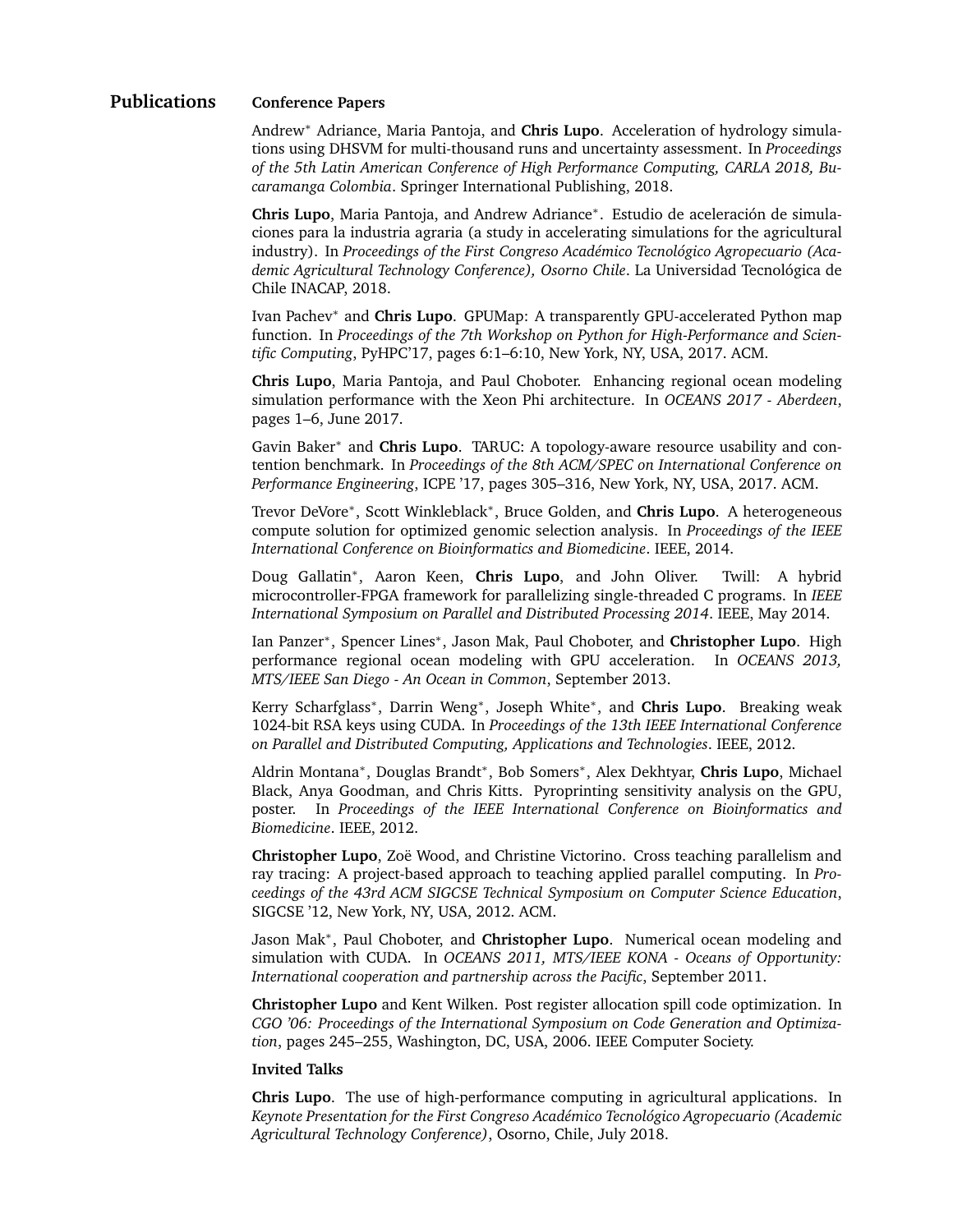Gavin Baker<sup>∗</sup> , Sean Sheen<sup>∗</sup> , John Oliver, and **Chris Lupo**. Astro: A low-cost, low-power computing cluster, poster. In *NVIDIA GPU Technology Conference*, San Jose, CA, USA, April 2016.

Bruce L. Golden, **Chris Lupo**, and Dorian J. Garrick. High performance gibbs sampler for mixed density generaly linear systems, poster. In *NVIDIA GPU Technology Conference*, San Jose, CA, USA, March 2015.

Scott Winkleblack<sup>\*</sup>, Trevor DeVore<sup>\*</sup>, and Chris Lupo. GPMoo: Genomic selection related analysis, poster. In *NVIDIA GPU Technology Conference*, San Jose, CA, USA, March 2014.

**Chris Lupo**. Numerical ocean modeling and simulation with CUDA. In *NVIDIA GPU Technology Conference*, San Jose, CA, USA, March 2013. http://registration.gputechconf. com/quicklink/baYkLbl.

Kerry Scharfglass<sup>∗</sup> , Darrin Weng<sup>∗</sup> , Joseph White<sup>∗</sup> , and **Chris Lupo**. Breaking weak 1024-bit RSA keys using CUDA. In *NVIDIA GPU Technology Conference*, San Jose, CA, USA, March 2013.

**Chris Lupo**. Teaching applied parallel computing with GPUs. In *NVIDIA GPU Technology Conference*, San Jose, CA, USA, May 2012. http://nvidia.fullviewmedia.com/gtc2012/ 0516-C-S0311.html.

Brian Greenwood, Jennifer Becker, and **Christopher Lupo**. College "Kids These Days!" Student and faculty perceptions of the millennial generation. In *12th CSU Regional Symposium on University Teaching*, San Luis Obispo, CA, USA, May 2009.

## **Advising** *Masters Students*

∗

Ivan Pachev. GPUMap: A transparently GPU-accelerated map function. Master's thesis, California Polytechnic State University, March 2017.

Chris Hunt. CORGI: Compute oriented recumbent generation infrastructure. Master's thesis, California Polytechnic State University, March 2017.

Vanessa Forney. Encouraging development of mobile applications as a service to the community. Master's thesis, California Polytechnic State University, November 2016.

Gavin Baker. An emperical study of contention and NUMA effects on heterogeneous computing systems. Master's thesis, California Polytechnic State University, June 2016.

Jeffrey Forrester. Platforms for teaching distributed computing concepts to undergraduate students. Master's thesis, California Polytechnic State University, March 2015.

Corey Ford. Lazy fault detection for redundant MPI. Master's thesis, California Polytechnic State University, June 2016.

Sean Sheen. Astro - a low-cost, low-power cluster for CPU-GPU hybrid computing using the Jetson TK1. Master's thesis, California Polytechnic State University, June 2016.

Bryan Ching. Optimizing Lempel-Ziv factorization for the GPU architecture. Master's thesis, California Polytechnic State University, June 2014.

Trevor DeVore. A multi-GPU compute solution for optimized genomic selection analysis. Master's thesis, California Polytechnic State University, June 2014.

Mike Lady. Towards an automated weight lifting coach: introducing LIFT. Master's thesis, California Polytechnic State University, June 2014.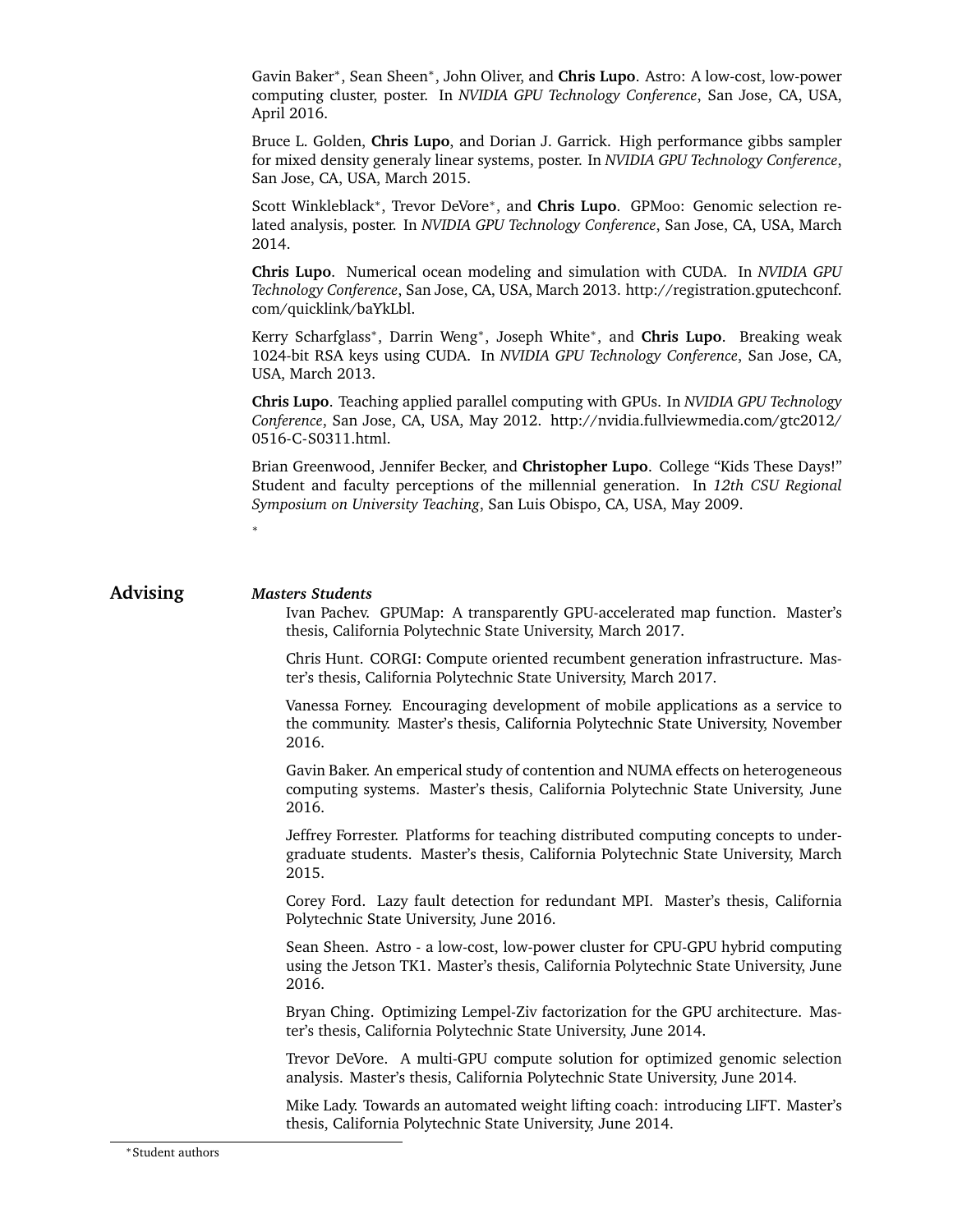Halli Meth. DecaFS: A modular distributed file system to facilitate student learning. Master's thesis, California Polytechnic State University, June 2014.

Scott Winkleblack. ReGen: Optimizing genetic selelection algorithms for the heterogeneous computing environment. Master's thesis, California Polytechnic State University, June 2014.

Isaac Asay. Compacting loads and stores for code size reduction. Master's thesis, California Polytechnic State University, March 2014.

Douglas Gallatin. Twill: A hybrid microcontroller-FPGA framework for parallelizing single-threaded C programs. Master's thesis, California Polytechnic State University, March 2014.

Xiaoxi Luo. The accessible user interaction framework for Android applications. Master's thesis, California Polytechnic State University, June 2013.

Darrin Weng. Accurate hardware RAID simulator. Master's thesis, California Polytechnic State University, June 2013.

Joseph White. PARIS: A PArallel RSA-prime InSpection tool. Master's thesis, California Polytechnic State University, June 2013.

Austin Dworaczyk Wiltshire. CUDA enhanced filtering in a pipelined video processing framework. Master's thesis, California Polytechnic State University, June 2013.

Massimo Becker. CUDA web API remote execution of CUDA kernels using web services. Master's thesis, California Polytechnic State University, June 2012.

Adam Miller. Hard drive command capture and sequential stream detection. Master's thesis, California Polytechnic State University, June 2012.

Andrew Hughes. Active pen input and the Android input framework. Master's thesis, California Polytechnic State University, June 2011.

Robert L. Webb. Asynchronous MIPS processors: Educational simulations. Master's thesis, California Polytechnic State University, July 2010.

#### *Graduate Committees*

**2017–2018** Daniel Kauffman, Andrew Wang, Tram Lai, Andrew Adriance, Kyle Mulligan, Andrew Tran

- **2016–2017** Sravani Mudduluru, Ian Dunn, Jiewen (Sam) Wu, Eric Yun
- **2015–2016** James Bilous, Carson Carrol
- **2014–2015** Alexa Francis, Austin Wylie
- **2013–2014** Tyler Cassella, Forrest Reiling, Kevin Schapansky
- **2012–2013** Katherine Blizard, Nick Feeney, Billy McVicker, Aldrin Montana, Richie Steigerwald, Marc Zych
- **2011–2012** Annie Beug, Sean Fitzsimmons, Stephen Holsapple, Anh Nguyen, Steven Pungdumri, Ryan Schmitt, Bob Somers

**2010–2011** Chris Gibson

#### **Other Related Experience**

| 2004-2008 | <b>Systems Administrator</b><br>UC Davis Electrical and Computer Engineering Department. Responsible for core<br>services, network infrastructure, software package installation and maintenance.            |
|-----------|--------------------------------------------------------------------------------------------------------------------------------------------------------------------------------------------------------------|
| 2000-2002 | <b>Consulting Expert</b><br>California Department of Justice. Developed software test procedures to prove or<br>disprove manufacturer's technological claims. Measured and analyzed hardware<br>performance. |

**<sup>2009–2010</sup>** Harrison McKenzie Chapter, Brian Oppenheim, Emanuel Tarog